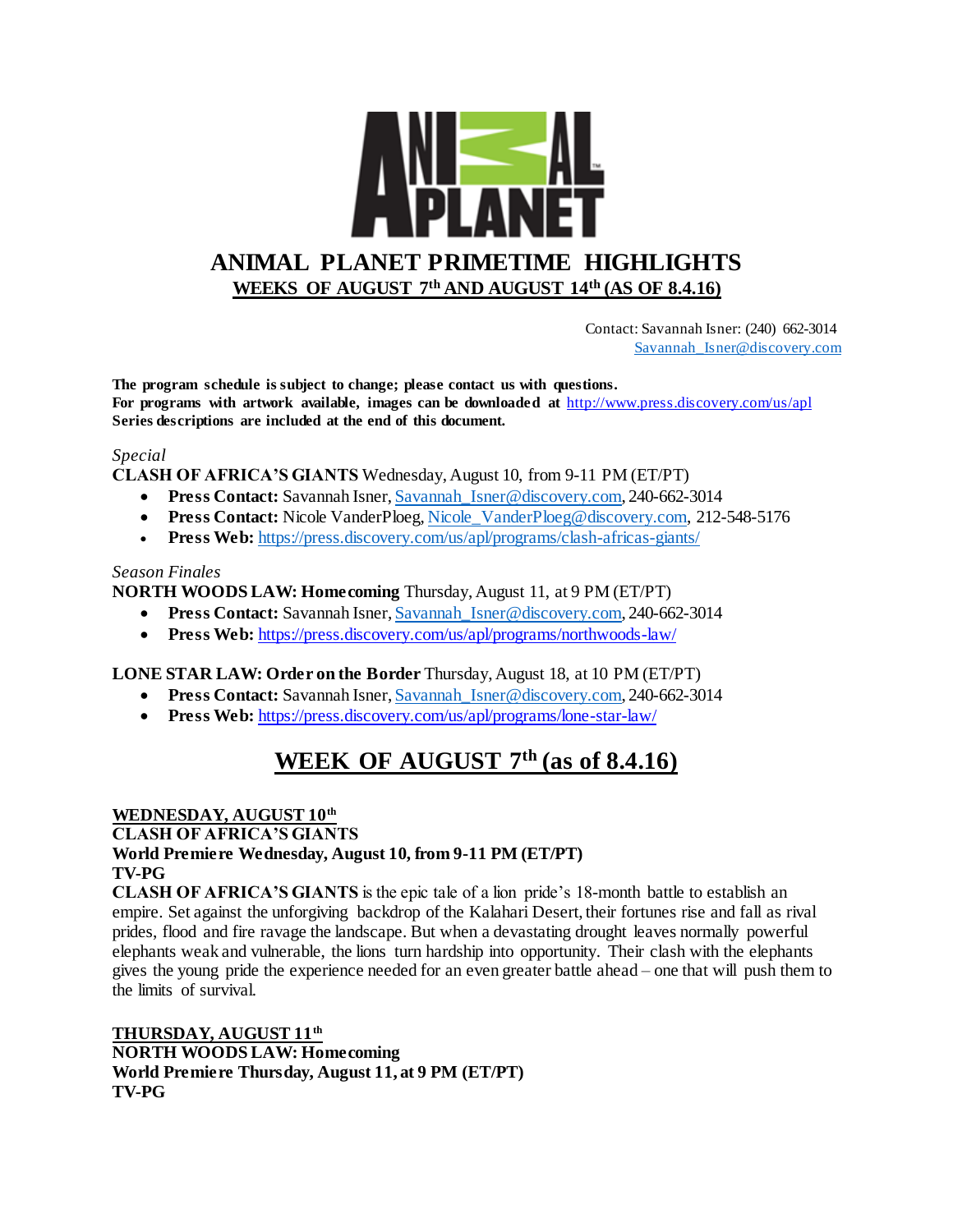On the season finale, the Maine Warden Service closes the case of missing hiker Geraldine Largay as Lieutenant Kevin Adam leads the final search. Meanwhile, Game Wardens Cody Lounder and Eric Blanchard use evidence to confront a hunter illegally firing within 300 feet of a dwelling. On a large property in Somerset County, Sgt. Chris Simmons and Game Wardens Tom McKenney and Chad Robertson find illegally baited shooting shacks occupied by potentially intoxicated hunters. Later, a child's dream of owning a pet hedgehog comes true when Game Warden Jonathan Parker delivers approved exotic animal permits, along with the animal.

### **LONE STAR LAW: Busted World Premiere Thursday, August 11, at 10 PM (ET/PT) TV-PG**

Down on the Mexico border, Texas Game Wardens patrol the Rio Grande River for illegal fishing activity, while up north, a pair of game wardens search for a trapper who may be selling live coyotes across state lines. Near Dallas, an undercover operation to stop someone from harassing deer hunters takes an unexpected turn when game wardens witness a more serious crime. Later, a wildlife rehabilitator needs help releasing a doe back into the wild, and an investigation in North Texas leads game wardens to a family that may be hiding multiple hunting violations.

# **WEEK OF AUGUST 14th (as of 8.4.16)**

## **THURSDAY, AUGUST 18th**

### **LONE STAR LAW: Order on the Boarder World Premiere Thursday, August 18, at 10 PM (ET/PT) TV-PG**

On the season finale, the Texas Game Wardens are on high alert for poaching crimes. In East Texas, a road hunting tip leads a game warden to a pair of suspects who keep changing their story about which one actually shot the deer. Near Austin, a game warden rushes to rescue a deer trapped between two fences. Later, the search is on for a hunter in Davey Crockett National Forest who may be shooting too close to residential homes in the area. Down on the Rio Grande River, Texas Game Wardens stop a Mexican fisherman who illegally crosses into U.S. waters to harvest oysters.

## **SATURDAY, AUGUST 20th**

## **DR. DEE: ALASKA VET: Against All Odds World Premiere Saturday, August 20, at 8 PM (ET/PT) TV-PG**

Dr. Dee and her husband, Ken,fly to a remote village of 86 people on the Yukon River for a vet clinic at the schoolhouse where they treat a variety of local animals. But duty calls back at the clinic, so they mush back to Fairbanks on a sled dog where Dr. Terry performs emergency surgery on a small dog struggling to survive after a dog attack. Later, Dr. Dee drives to a large ranch to check Galloway cows for pregnancy, a chocolate lab who shows signs of cancer and solves the mystery of why a turtle obsessively smashes his head against its aquarium tank.

## **SERIES DESCRIPTIONS**

*\*Below you will find the series descriptions of the shows airing the weeks of August 7 th and August 14th\**

## *NORTH WOODS LAW Series Airs Thursdays at 9 PM (ET/PT)*